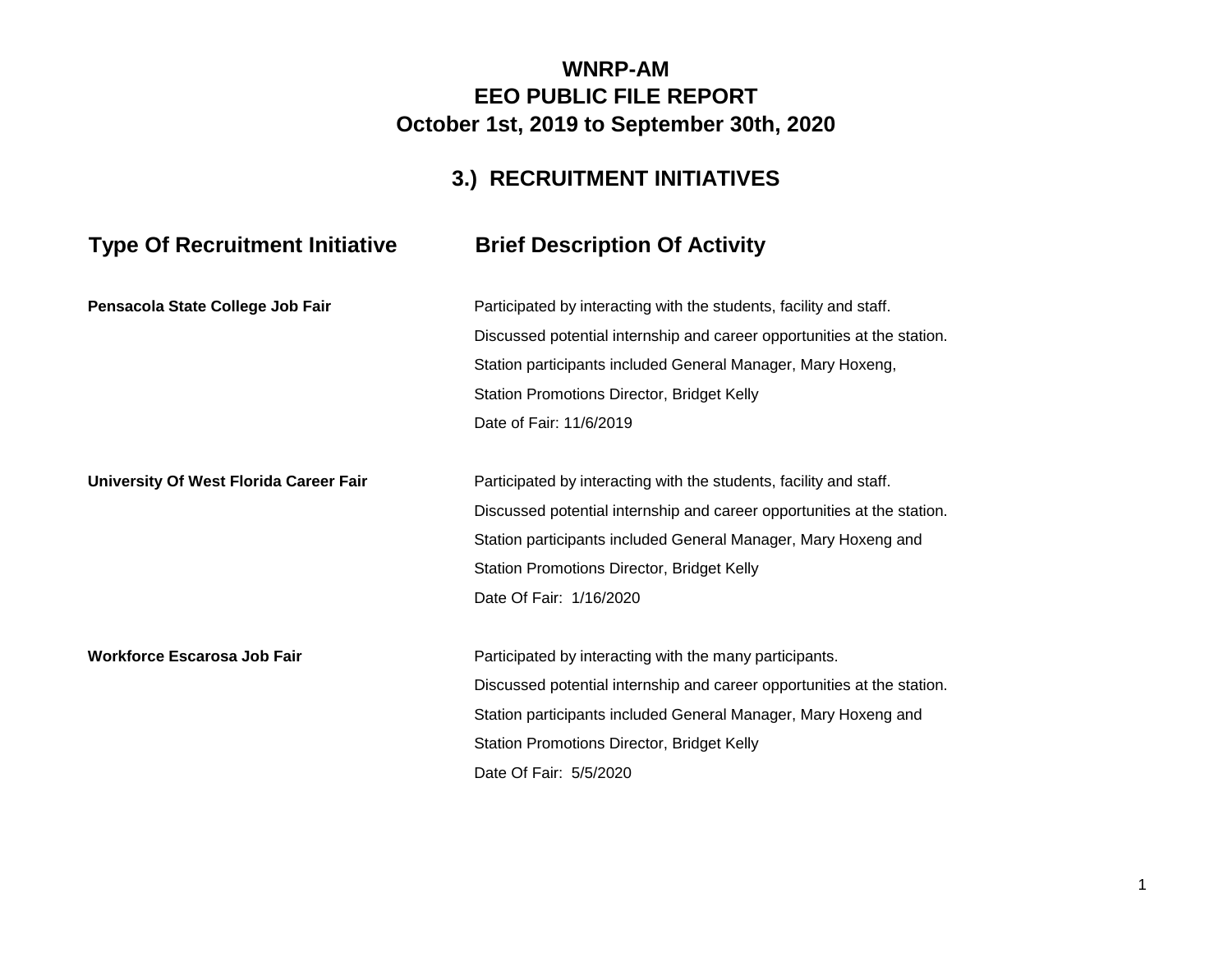#### **WNRP-AM EEO PUBLIC FILE REPORT October 1st, 2019 to September 30th, 2020**

## **3.) RECRUITMENT INITIATIVES**

**Santa Rosa Summer Career Fair** Participated by interacting with the many participants. Discussed potential internship and career opportunities at the station. Station participants included General Manager, Mary Hoxeng and Station Sales Manager, Jeff Wayne Date Of Fair: 9/17/2020